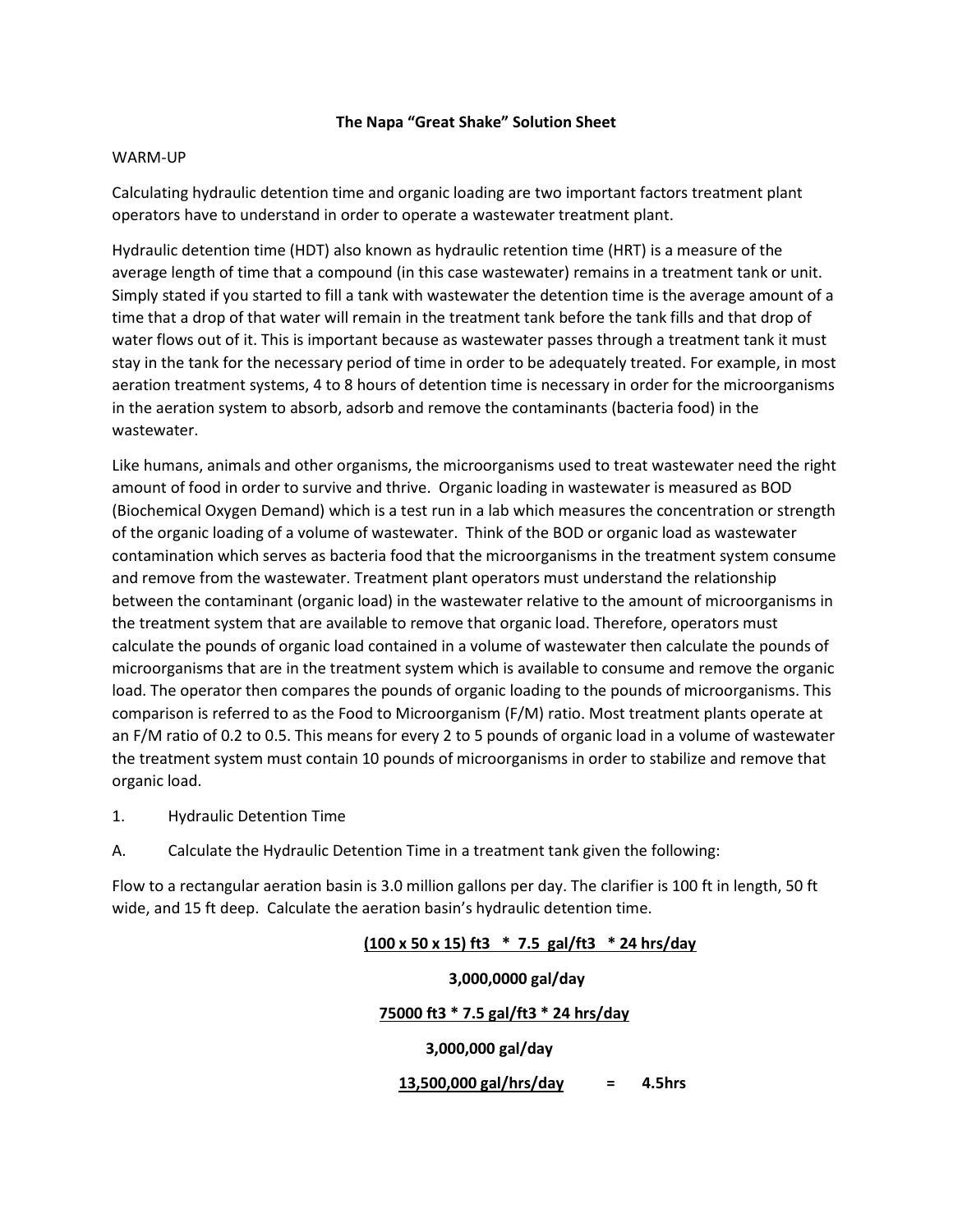## **3,000,000 gal/day**

B. Is this an adequate amount of treatment time?

## **Yes the normal range is 4 to 8 hours**

2. Organic Loading

a. Convert a concentration of wastewater contaminants to pounds.

i. A wastewater flow rate is 6 MGD (million gallons/day) has an organic loading concentration of 250 mg/l BOD (Biochemical Oxygen Demand).

## **12,510 = 8.34 (lbs\*L/MG\*mg) x 6 MGD x 250 mg/l**

b. Determine microorganism population in pounds.

i. A wastewater treatment tank has a volume of 3.0 (MG) million gallons and has a solids concentration of 2500 mg/l (parts per million). The solids are 81% volatile (microorganisms).

**{lbs/day} = 8.34 [ lbs x L/MG x mg] x Vol, [MGD] x conc, [mg/L] x % Volatile.**

 **= 8.34 (lbs x L/MG x mg) \* 3MG \* 2500 mg/l \* 81%**

 **50,665.5 = 8.34 (lbs x L/MG x mg) \* 3MG \* 2500 mg/l \* 0.81**

c. Comparing pounds of wastewater contamination to pounds of bacteria in the treatment system what is the Food to Microorganism Ratio?

0.24 **= 12,510 lbs of Wastewater Contaminants**

 **50,665 Lbs of Treatment Microorganisms**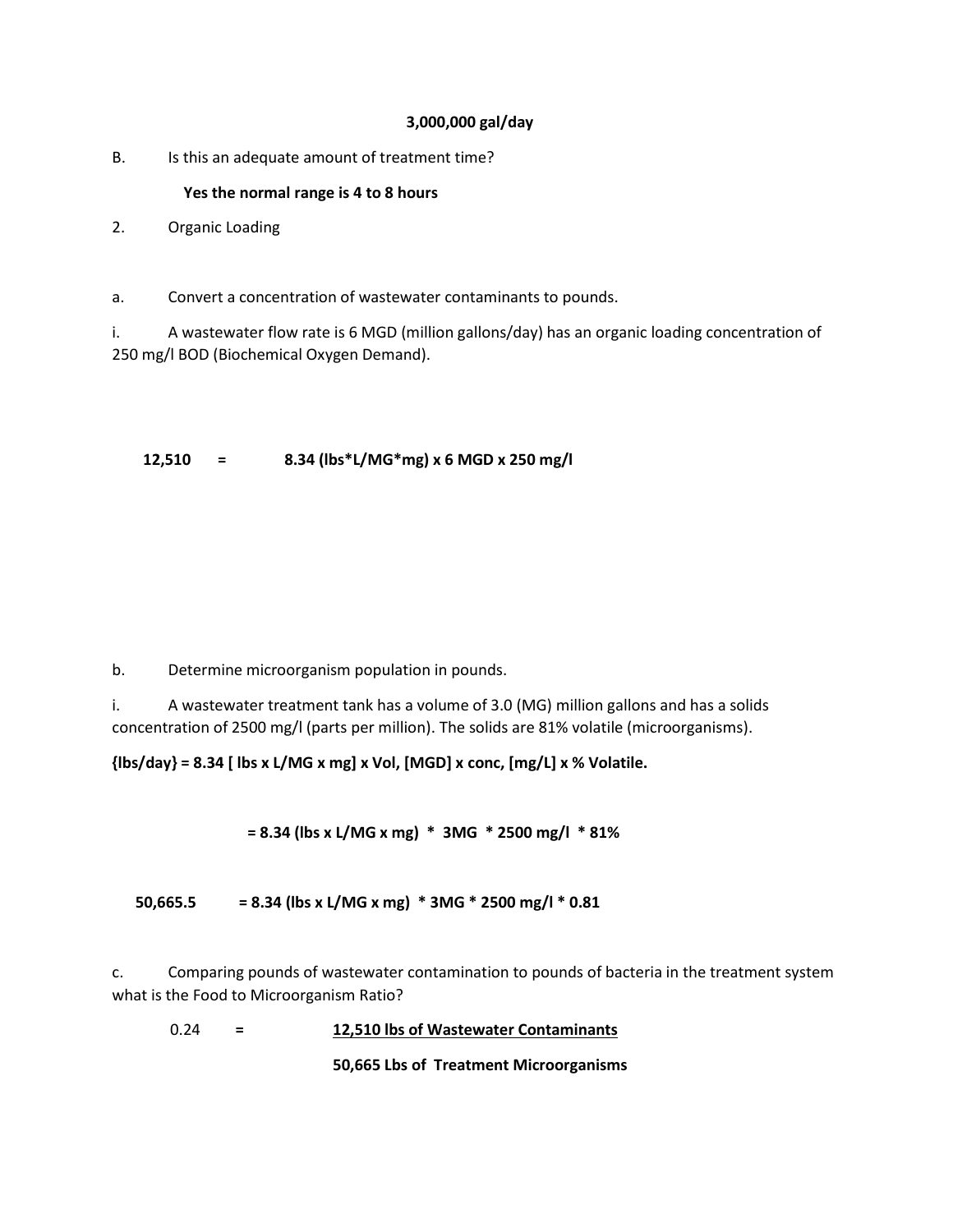### **( Normal Food to Microorganism Ratio is 0.2 to 0.5)**

EXIT TICKET

What did you learn about detention and how it is calculated?

What did you learn about organic loading and how it is calculated?

What did you learn about the ratio of food (wastewater contamination) a wastewater treatment bacteria will consume relative to its body mass?

Did you find the concepts difficult to understand?

What aspect of this problem(s) was difficult to understand?

Given what we have reviewed about how wastewater is treated how do you suppose 360,000 gallons of wine spilled and flowing to the wastewater plant at the City of Napa's wastewater plant impacted the operation of wastewater treatment plant?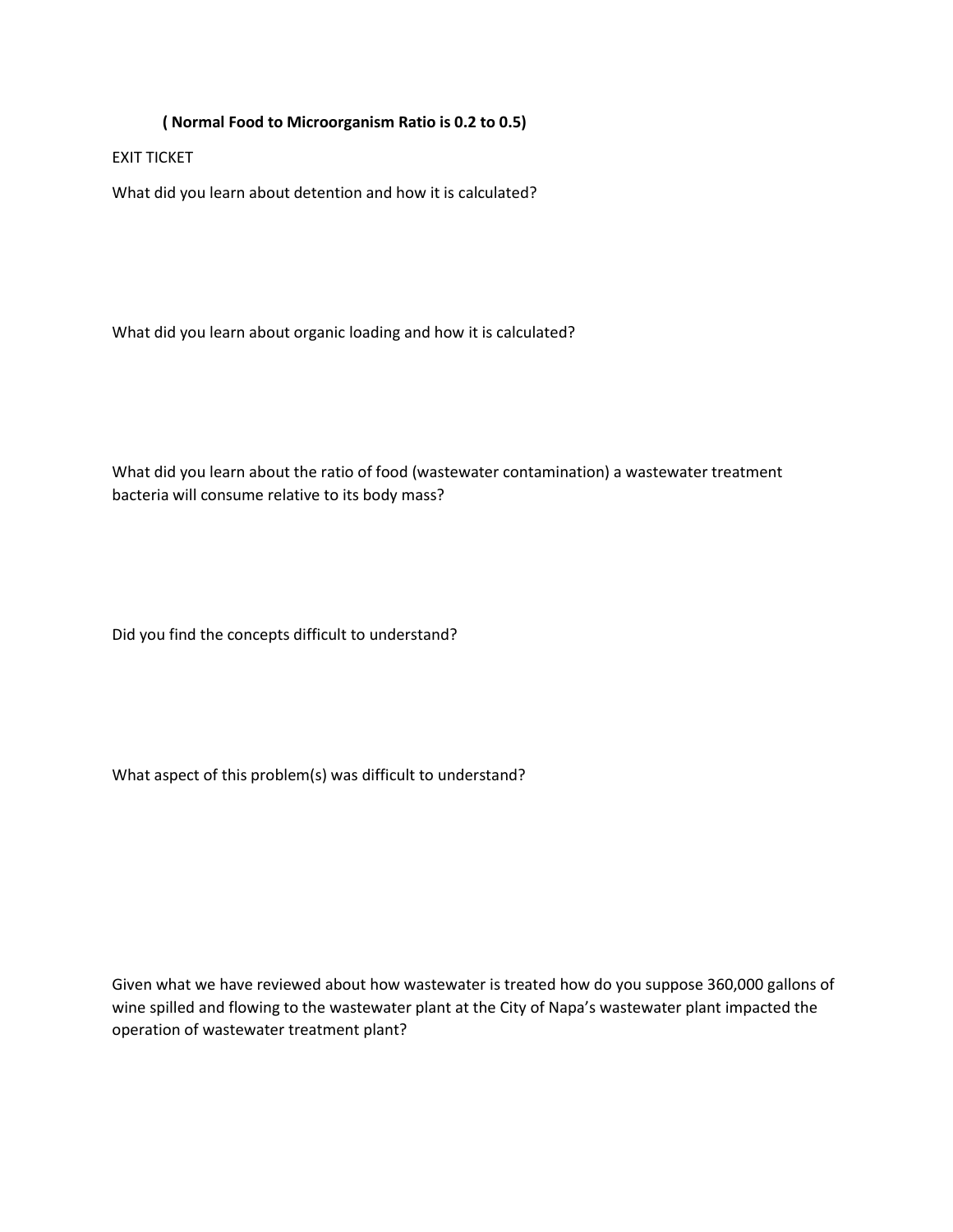#### The Napa Shake Up

Wastewater treatment plant operators have to make numerous calculations in order to make adjustments to treatment processes. Two of those calculations are hydraulic detention time which is a measure of the average amount of time a volume of wastewater is in a treatment unit. Wastewater treatment plants use microorganisms in the treatment process. These microorganisms consume contaminants in the wastewater using that contamination as their food source. Operators most insure that there is the proper amount of microorganisms in order to remove the contaminants in the incoming wastewater. Therefore, wastewater operators must calculate the food to microorganism (F/M) ratio.

The City of Napa Wastewater Treatment Plant operates well with an historically established a determined hydraulic detention time and organic loading rate (Food/Microorganism Ratio). As a result of the Napa Earthquake staff estimates that approximately 360,000 gallons of wine spilled and made its way into the wastewater treatment plant. This 360,000 gallons impacted both the detention and organic loading (Food to Microorganisms ratio).

If we assume the following: Normal Flow: 6 million gallons per day Normal Flow BOD: 250 mg/l Aeration Total Volume: 3 million gallons Aeration Mixed Liquor Suspended Solids: 2500 mg/l Volatile Content: 81% (% of material in the treatment unit that is organic. i.e. bacteria) Normal Detention Time: 4.5 hours Normal Food/Microorganism Ratio: 0.24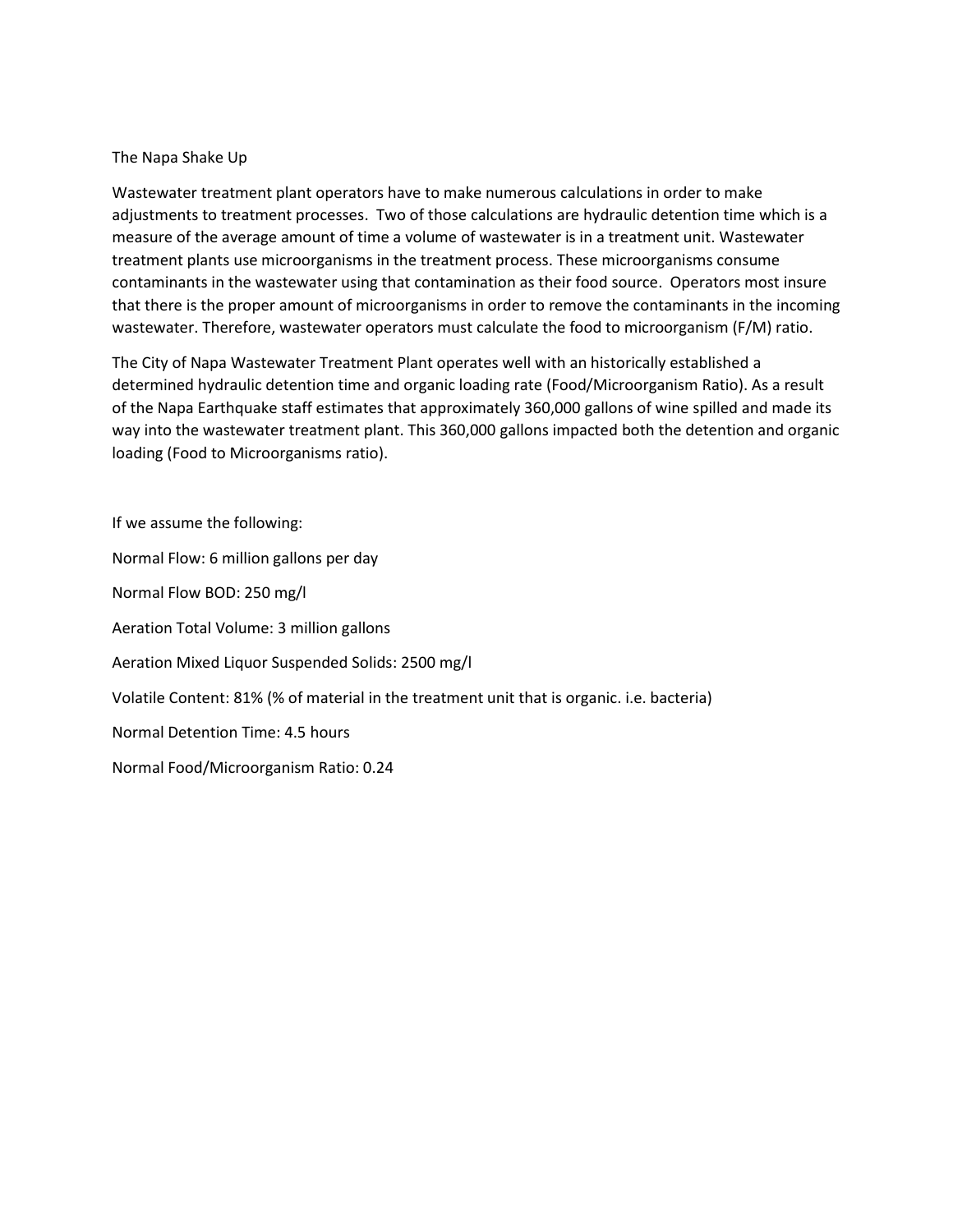Refer to the warm-up exercise where the normal detention time and food to microorganism ratio was determined for the City of Napa's Wastewater Treatment Plant. August 24, 2014 the *South Napa Earthquake* resulted in a spill of 360,000 of wine making its way into the City of Napa's sewer and eventually that wine along with the normal wastewater flowed into the Napa Wastewater Treatment Plant.

If 360,000 gallons of wine with a BOD (biochemical oxygen demand) content of 11,500 mg/l flows into the treatment plant along with the normal wastewater flow:

1. What is the impact on treatment detention time in the aeration system? Normal Range is 4 to 8 hours. (Refer to Warm-up Exercise 1A)

| 13,500,000 gal/hrs/day | $=$      | 4.5hrs |
|------------------------|----------|--------|
| 3,000,000 gal/day      |          |        |
| 13,500,000 gal/hrs/day | $\equiv$ | 4.0hrs |
|                        |          |        |

 **3,360,000 gal/day**

2. What do you think the operator may have to do in order to adapt to this change?

**No action required in regards to detention time. Detention time dropped from 4.5 hours to 4.0 hours but it is still within the target range for detention time which is 4 to 8 hours.**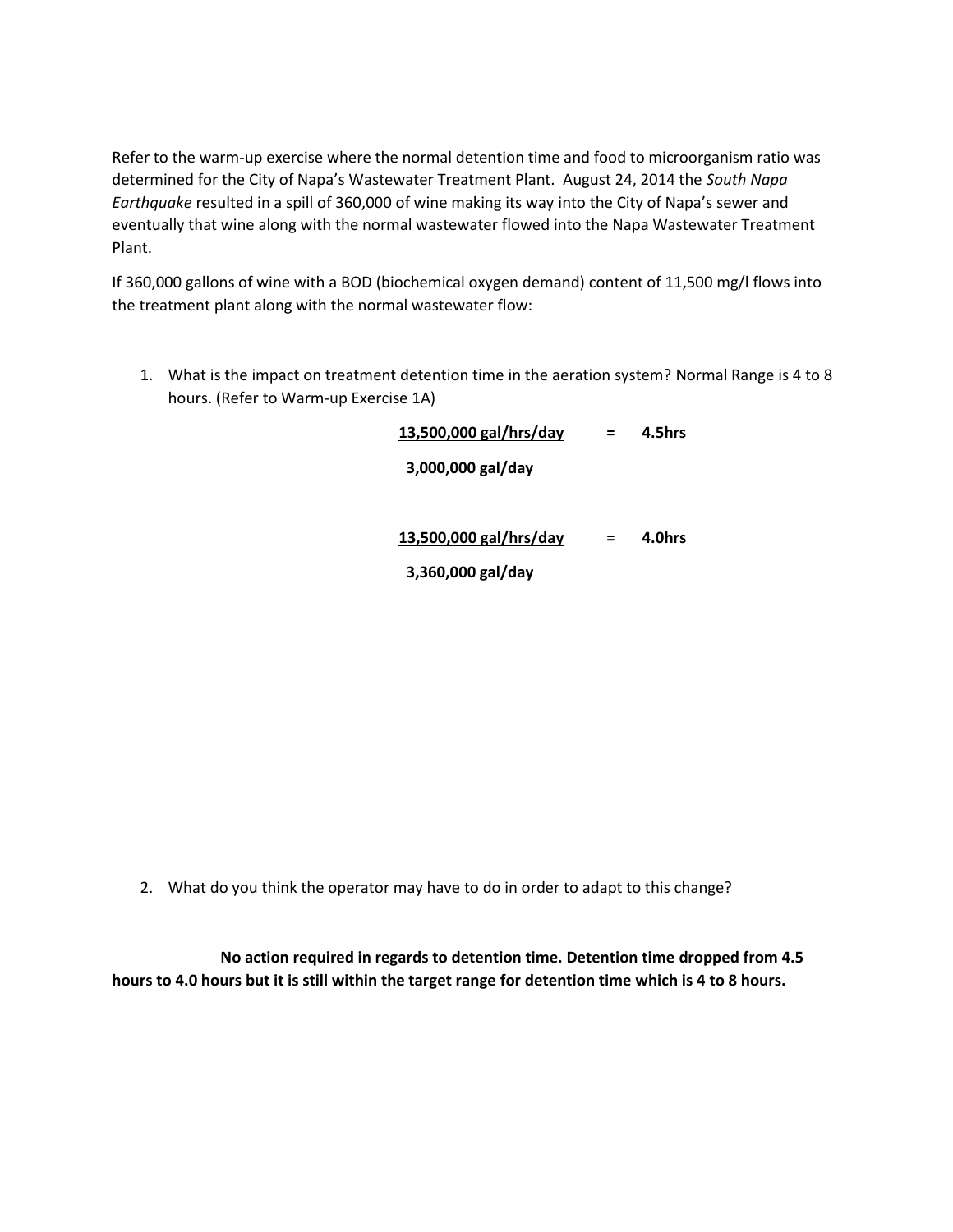3. What is the impact on treatment food to microorganism ratio? Normal Range is 0.2 to 0.5.

 ${lbs/day} = 8.34 {lbs:L/MG\cdot mg} \times Q, {MGD} \times conc, {mg/L}$ 

**12,510 lbs = 8.34 (lbs\*L/MG\*mg) x 6 MGD x 250 mg/l - normal WW organic load (see warmup exercise 2a.)**

**34,527.6 lbs = 8.34 (lbs\*L/MG\*mg) x 0.360 MGD x 11500 mg/l – Wine Spill organic load** 

**12,510 lbs(normal) + 34,527.6 lbs(wine) = 47,037.6 lbs of organic loading measured as BOD (Bacteria Food)**

 ${b_s}/{day} = 8.34$  [ lbs x L/MG x mg] x Vol, [MGD] x conc, [mg/L] x % Volatile.

= 8.34 (lbs x L/MG x mg) \* 3MG \* 2500 mg/l \* 81%

 **50,665.5** = 8.34 (lbs x L/MG x mg) \* 3MG \* 2500 mg/l \* 0.81 (see warmup exer. 2b.)

# **0.92 = 47,036.6 lbs of organic load 50,665.5 lbs of microorganisms**

- 4. What do you suspect the operators at Napa needed to do in order to adapt to this change in food to microorganism ratio?
- **Add more treatment bacteria to the system**
- **Divert wastewater contaminated with wine to holding tanks a slowly bring through the treatment facility.**